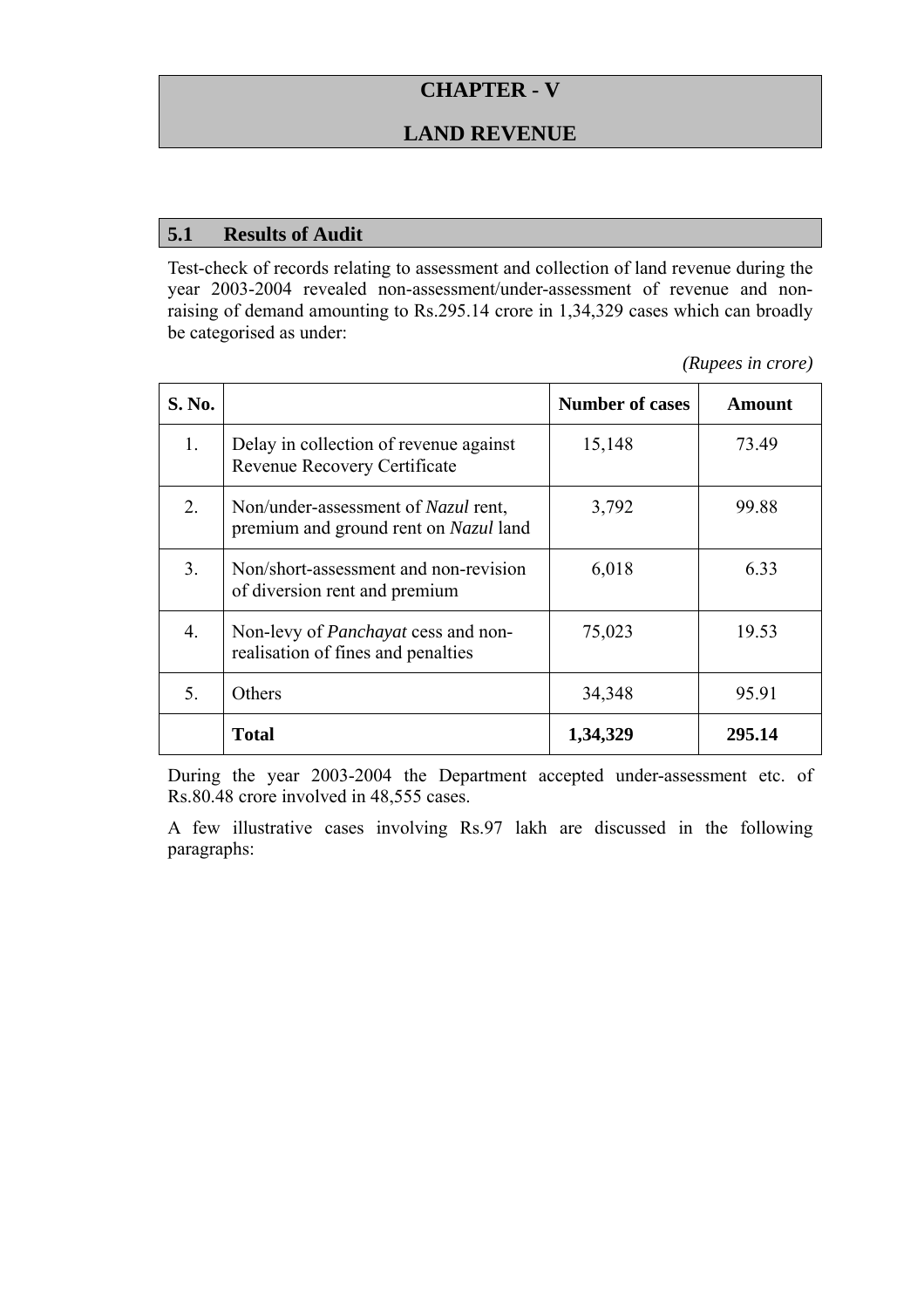### **5.2 Non-levy of process expenses**

According to the provision of the Madhya Pradesh Land Revenue (MPLR) Code, 1959 and the Madhya Pradesh *Lokdhan* (*Shodhya Rashiyon ki Vasuli*) *Adhiniyam*, 1987 and *Niyam* 1988, the recovery officer of revenue court, on receipt of Revenue Recovery Certificate (RRC), shall register the case and initiate recovery proceedings as laid down in MPLR Code. Under the provisions of Madhya Pradesh *Lokdhan Adhiniyam,* process expenses of three per cent of the principal amount due from the defaulters, shall be included in the demand to be raised against RRC.

 $\mathcal{L}_\text{max} = \frac{1}{2} \sum_{i=1}^n \mathcal{L}_\text{max} = \frac{1}{2} \sum_{i=1}^n \mathcal{L}_\text{max} = \frac{1}{2} \sum_{i=1}^n \mathcal{L}_\text{max} = \frac{1}{2} \sum_{i=1}^n \mathcal{L}_\text{max} = \frac{1}{2} \sum_{i=1}^n \mathcal{L}_\text{max} = \frac{1}{2} \sum_{i=1}^n \mathcal{L}_\text{max} = \frac{1}{2} \sum_{i=1}^n \mathcal{L}_\text{max} = \frac{1}{2} \sum_{i=$ 

Test-check of records revealed between December 2002 and August 2003 that 286 RRC cases of five Tahsil Offices<sup>1</sup> for Rs.2.66 crore received during the period between 1998-99 and 2001-2002, were not registered by the revenue courts thereby recovery process were not started for the period ranging from two to four years. This resulted in non-realisation of revenue of Rs.7.98 lakh.

After this was pointed out in audit, the concerned Tahsildars stated between December 2002 and August 2003 that action for registration and recovery would be taken. Further progress had not been received (May 2005).

The matter was reported to the Government (between April and September 2003); their reply had not been received (May 2005).

● Similarly, in Tahsil, Maihar (Satna) (December 2003) in 33 cases, process expenses amounting to Rs.12.88 lakh, on principal amount of Rs.4.29 crore were not included in demand raised between October 1999 and January 2003. Consequently, the process expenses amounting to Rs.12.88 lakh remained un-realised.

After this was pointed out in audit, the Tahsildar stated that necessary action to recover the process expenses would be taken after scrutiny of cases. Further report had not been received (May 2005).

The matter was reported to the Government (February 2004); their reply had not been received (May 2005).

## **5.3 Non-recovery of collection charges**

According to *Panchyat Raj Adhiniyam*, 1993 and instructions (June 1999) issued there under, the amount so collected by Government on account of land revenue, cess, fees and other taxes shall be credited to '*Panchayat Raj Nidhi*' after deducting 10 per cent of the amount collected as collection charges.

Test-check of records of 10 Tahsils<sup>2</sup> revealed between December 2000 and December 2003 that the revenue of Rs.3 crore collected during the period October 1999 to September 2003 were credited by Tahsildar to *Panchyat Raj Nidhi* without deducting recovery expenses of Rs.30 lakh. This resulted in non-recovery of Government revenue to that extent.

After this was pointed out in audit, the concerned Tahsildar's stated between December 2000 and December 2003 that the order regarding deduction was not

 *1 Tahsil Deosar (Sidhi), Mahidpur (Ujjain), Navgaon (Chhatarpur), Pichhore (Shivpuri), Tendukheda (Narsinghpur) 2 Dindori (Mandla), Mahidpur (Ujjain), Mandla, Nateran (Vidisha), Niwas, Ratlam, Sardarpur (Dhar), Seoni, Tendukheda (Narsinghpur) and Vidisha*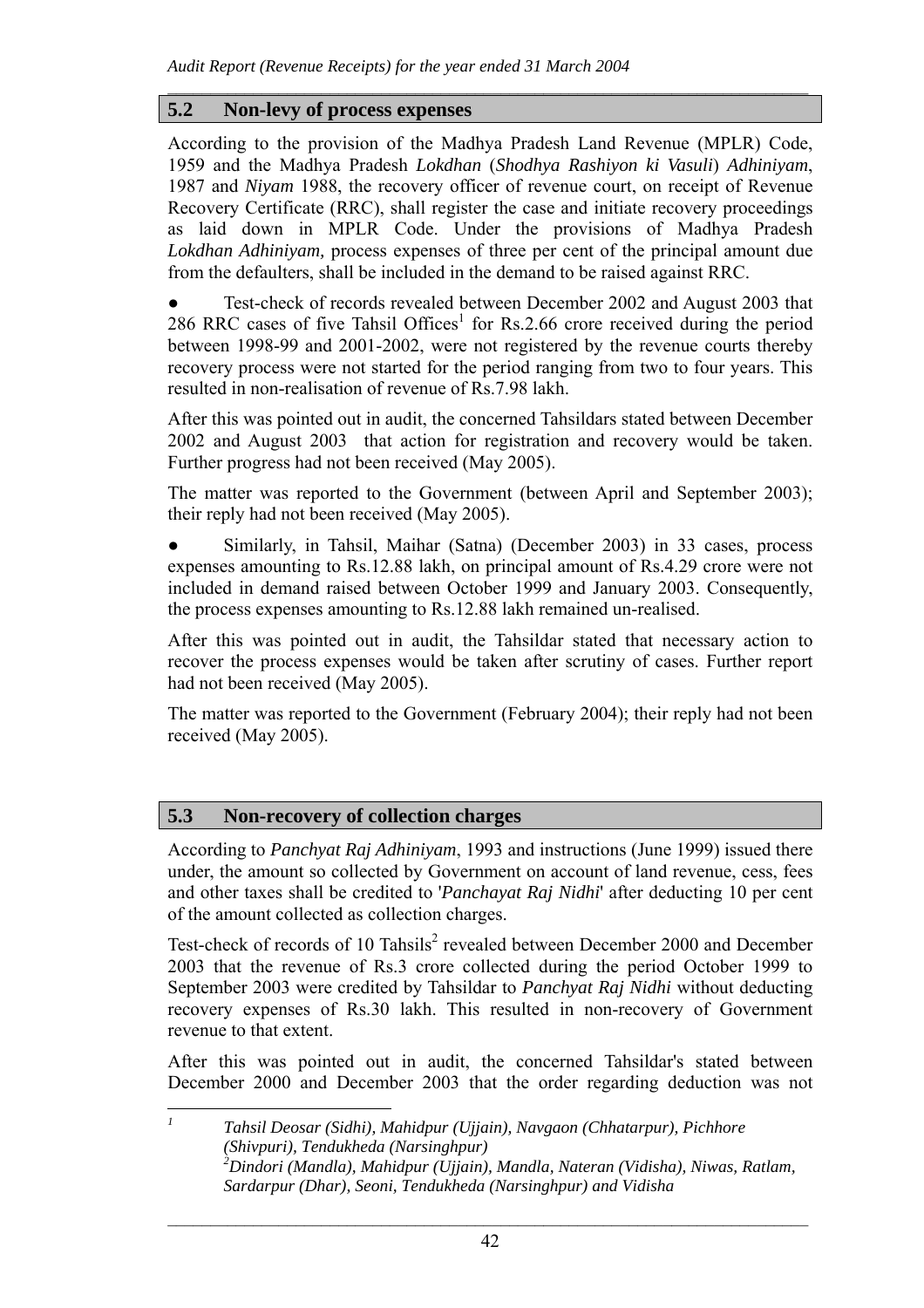received in Tahsil Offices and action would be taken after obtaining the directions from the district office.

 $\mathcal{L}_\text{max} = \frac{1}{2} \sum_{i=1}^n \mathcal{L}_\text{max} = \frac{1}{2} \sum_{i=1}^n \mathcal{L}_\text{max} = \frac{1}{2} \sum_{i=1}^n \mathcal{L}_\text{max} = \frac{1}{2} \sum_{i=1}^n \mathcal{L}_\text{max} = \frac{1}{2} \sum_{i=1}^n \mathcal{L}_\text{max} = \frac{1}{2} \sum_{i=1}^n \mathcal{L}_\text{max} = \frac{1}{2} \sum_{i=1}^n \mathcal{L}_\text{max} = \frac{1}{2} \sum_{i=$ 

The matter was reported to the Government between April 2003 to February 2004; their reply had not been received (May 2005).

### **5.4 Non renewal of temporary leases**

The Madhya Pradesh Revenue Book Circulars Part-II and Government Notification issued on 2 August 1994, provide for renewal of the temporary lease after recovery of revised premium and ground rent from lessee. In case of any default, penalty and fine not exceeding Rs.1,500 per case will be levied under section 248 of MPLR Code, 1959.

Test-check of records of the Collectorate, Chhindwara revealed in September 2003 that in two cases temporary lease of land due for renewal during April 1997 and April 1999 were not renewed. In one case the lessee had applied in October 2002 for renewal and in another case the lessee did not apply for renewal but continued to occupy land unauthorisedly. The revised premium and ground rent was also not fixed and recovered from the lessee though they continue to occupy the land. This resulted in non-realisation of revenue of Rs.23.32 lakh on account of premium, ground rent including penalty.

After this was pointed in audit in September 2003, the Collector (*Nazul*) stated that the cases would be examined and action would be taken. Further report on action taken had not been received (May 2005).

The matter was reported to the Government (November 2003); their reply had not been received (May 2005).

## **5.5 Non-raising of demand of diversion rent and premium**

According to the Madhya Pradesh Revenue Book Circulars, Part-II, the Sub-Divisional Officer (Revenue) shall intimate to the Tahsildar concerned, the demand for re-assessed rent on diverted land used for purposes other than agriculture and to incorporate the change in the Tahsil record. Further, demand of premium, diversion rent and fines imposed under the penal provisions of Land Revenue Code and Revenue Book Circulars is also to be noted in the demand and collection register of the Tahsil before affecting recovery.

Test-check of records of two Tahsils revealed  $3$  in February 2003 and January 2004 that the diversion rent, premium and fines aggregating to Rs.22.36 lakh in respect of 15 villages for the period from 2000-2001 to 2002-2003 were not noted in Demand and Collection Register of Tahsils although the recovery statement in Form B-1 was received in Tahsil office on 30 July 2001 and 10 April 2002. This resulted in non-realisation of revenue of Rs.22.36 lakh including fine of Rs.0.02 lakh.

 $\overline{a}$ *3*

*Chhatarpur and Rajnagar (Chhatarpur)*